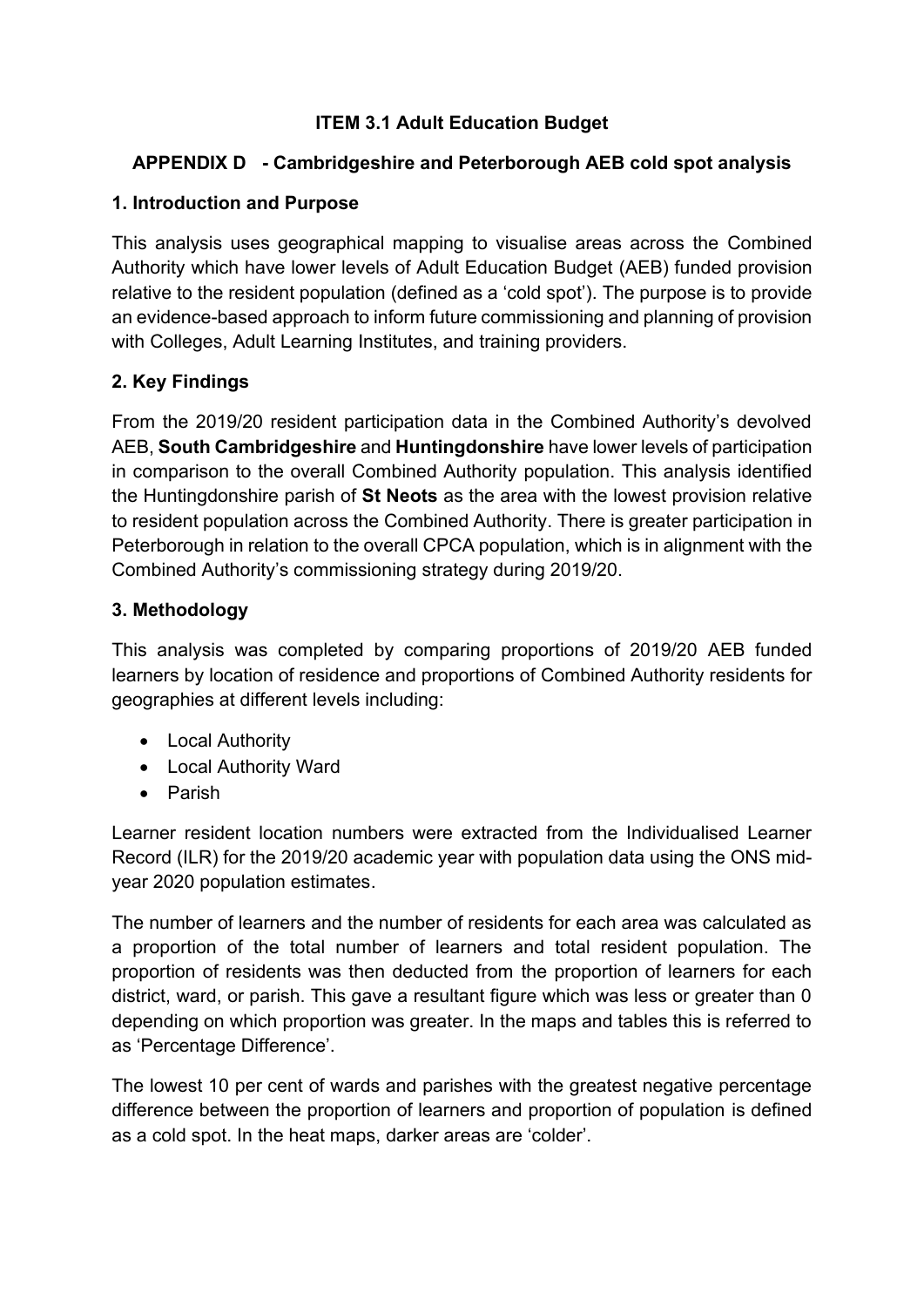### **4. Cold spots by Local Authority**

The following table shows how adult education provision relative to population varies across the six local authorities.

| <b>Percentage Difference by Local Authority</b> |                          |  |
|-------------------------------------------------|--------------------------|--|
| <b>Local Authority</b>                          | <b>Percentage Change</b> |  |
| South Cambridgeshire                            | $-7.6$                   |  |
| Huntingdonshire                                 | $-7.2$                   |  |
| East Cambridgeshire                             | $-2.8$                   |  |
| Cambridge                                       | 0.1                      |  |
| Fenland                                         | 0.4                      |  |
| Peterborough                                    | 17.3                     |  |

**South Cambridgeshire** and **Huntingdonshire** are the coldest spots for adult education provision at a local authority level with the greatest negative percentage difference between the proportion of total learners and the proportion of total residents **(-7.6 and -7.2 respectively)**.

The map on the left shows the percentage difference across all areas with darker



colours representing wards with a higher negative disparity between the total proportion of Cambridgeshire and Peterborough's population against the number of learners. The map on the right highlights ten per cent of wards with the highest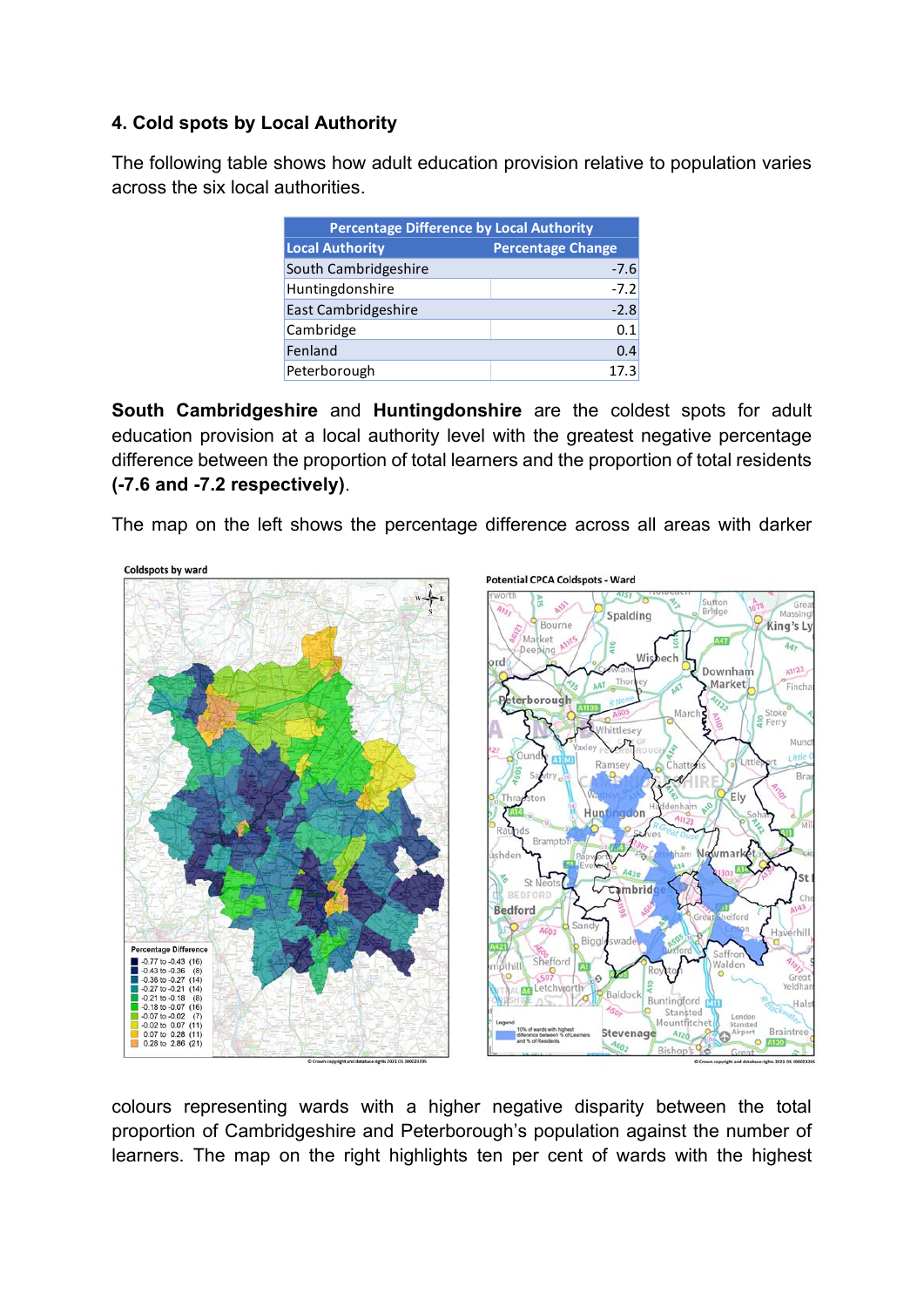negative disparity between the proportion of the total population and the number of learners.

AEB participation data shows a defined north/south divide between Cambridge, Huntingdonshire and South Cambridgeshire and East Cambridgeshire, Fenland and Peterborough.

#### **5. Wards classed as cold spots**

There is also a rural/urban divide with rural areas being colder than urban areas. The urban areas in the east of Cambridge City, Wisbech in Fenland and Peterborough city centre are notable potential hotspots. This could be influenced by access to learning in these areas.

The following tables show the percentage of wards in each local authority which fall into the ten per cent of wards with the highest negative disparity between the proportion of the population and proportion of learners and the 10 wards with the highest negative percentage differences.

| Top 10 wards with the greatest negative disparity<br>between proportion of total CPCA population and total number of<br><b>learners</b> |                        |                              |                                                                                                                                    |  |  |
|-----------------------------------------------------------------------------------------------------------------------------------------|------------------------|------------------------------|------------------------------------------------------------------------------------------------------------------------------------|--|--|
| <b>Ward Name</b>                                                                                                                        | <b>Local Authority</b> | <b>Percentage Difference</b> | <b>Average Index of Multiple Deprivation</b><br>(IMD) Decile 2019<br>(where 1 is most relatively deprived 10%)                     |  |  |
| Newnham                                                                                                                                 | Cambridge              | $-0.77$                      | 9                                                                                                                                  |  |  |
| Castle                                                                                                                                  | Cambridge              | $-0.68$                      | 9                                                                                                                                  |  |  |
| <b>Harston &amp; Comberton</b>                                                                                                          | South Cambridgeshire   | $-0.60$                      | 9                                                                                                                                  |  |  |
| St Neots Priory Park & Little Paxton Huntingdonshire                                                                                    |                        | $-0.58$                      | 5                                                                                                                                  |  |  |
| St Neots Eynesbury                                                                                                                      | Huntingdonshire        | $-0.55$                      | 6                                                                                                                                  |  |  |
| Linton                                                                                                                                  | South Cambridgeshire   | $-0.52$                      | 9                                                                                                                                  |  |  |
| Market                                                                                                                                  | Cambridge              | $-0.52$                      | 7                                                                                                                                  |  |  |
| Girton                                                                                                                                  | South Cambridgeshire   | $-0.52$                      | 10                                                                                                                                 |  |  |
| Melbourn                                                                                                                                | South Cambridgeshire   | $-0.50$                      | 7                                                                                                                                  |  |  |
| <b>Warboys</b>                                                                                                                          | Huntingdonshire        | $-0.50$                      | $\overline{4}$                                                                                                                     |  |  |
| *This table uses 2018 Ward boundaries. Boundary changes have taken place since 2018.                                                    |                        |                              | *Note that as the IMD is calculated at an LSOA level a ward level average has been calculated. LSOA and Wards are not coterminous. |  |  |

| Percentage share of wards classed as coldspots by local authority |                                          |                                          |  |  |
|-------------------------------------------------------------------|------------------------------------------|------------------------------------------|--|--|
|                                                                   | % of Total Wards in 10%                  |                                          |  |  |
|                                                                   | % of Wards in Local Authority in 10%     | of wards with highest negative disparity |  |  |
|                                                                   | of wards with highest negative disparity | between population and learners in       |  |  |
| <b>Local Authority</b>                                            | between population and learners          | <b>CPCA</b>                              |  |  |
| Cambridge                                                         | 21%                                      | 23%                                      |  |  |
| Huntingdonshire                                                   | 20%                                      | 38%                                      |  |  |
| South Cambridgeshire                                              | 19%                                      | 38%                                      |  |  |
| East Cambridgeshire                                               | 0%                                       | 0%                                       |  |  |
| Fenland                                                           | 0%                                       | 0%                                       |  |  |
| Peteborough                                                       | 0%                                       | 0%                                       |  |  |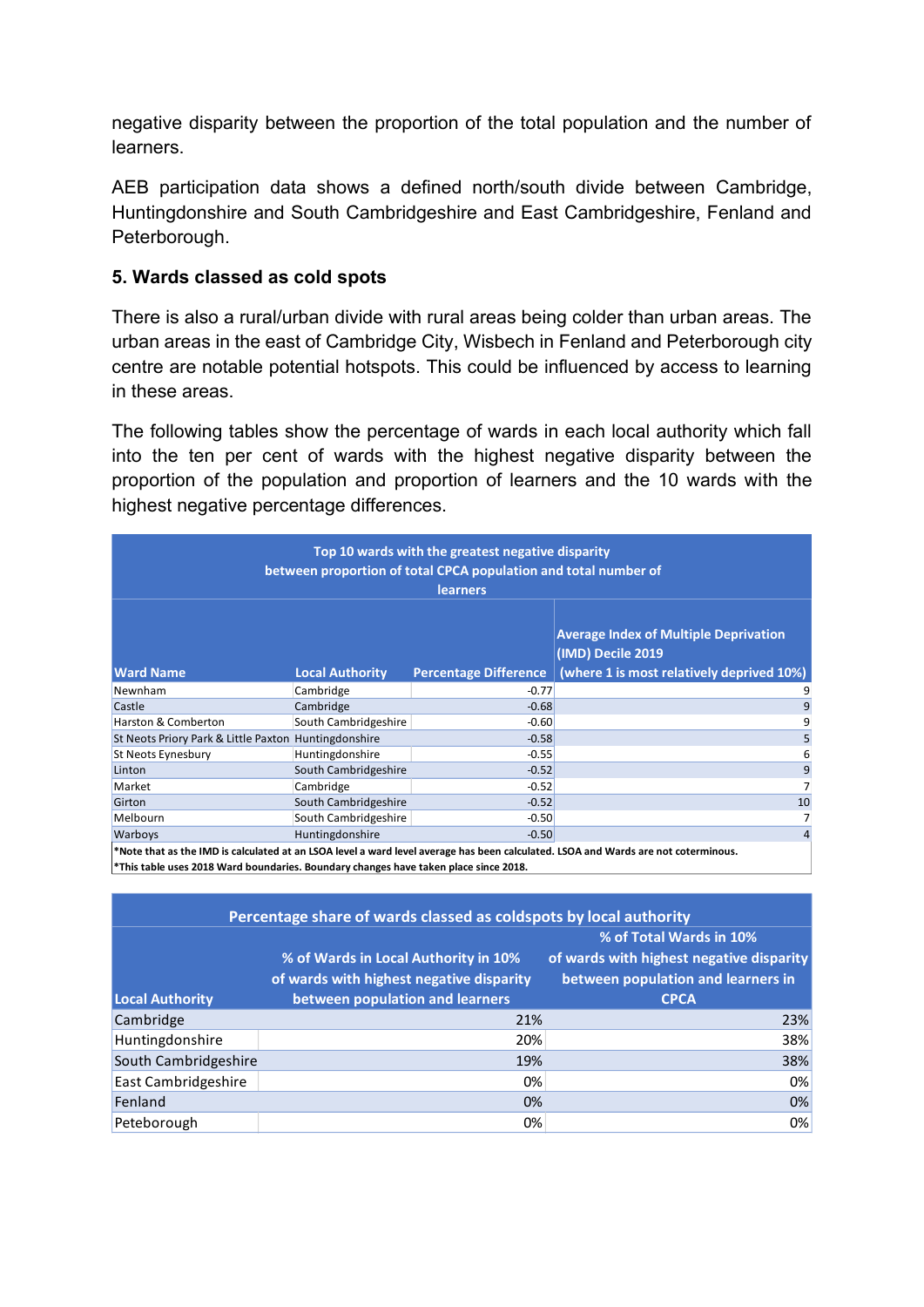In South Cambridgeshire only 19 per cent of wards were in the bottom ten per cent but they made up 38 per cent of all the wards in the bottom ten per cent overall.

Newnham stands out as the ward with the greatest negative percentage difference (- 0.77) between the proportion of learners and the proportion of the population. Castle (-0.68) and Harton and Comberton (-0.61) also stand out as notable cold spots.

The IMD scores show that overall, the wards identified fall into the least relatively deprived areas, with five out of ten having average deciles of either 9 or 10. Only two wards fall into the 50 per cent most relatively deprived, St Neots Priory Park & Little Paxton (5) and Warboys (4) which are both in Huntingdonshire.

#### **6. Cold spots by Parish**

The following maps shows percentage differences between CPCA Learners and residents at a parish level, including the unparished area of Cambridge city and the centre of Peterborough.

The map on the left shows the % difference across all areas with darker colours representing parishes with a higher negative disparity between the total proportion of



**Potential CPCA Coldspots - Parishes** 

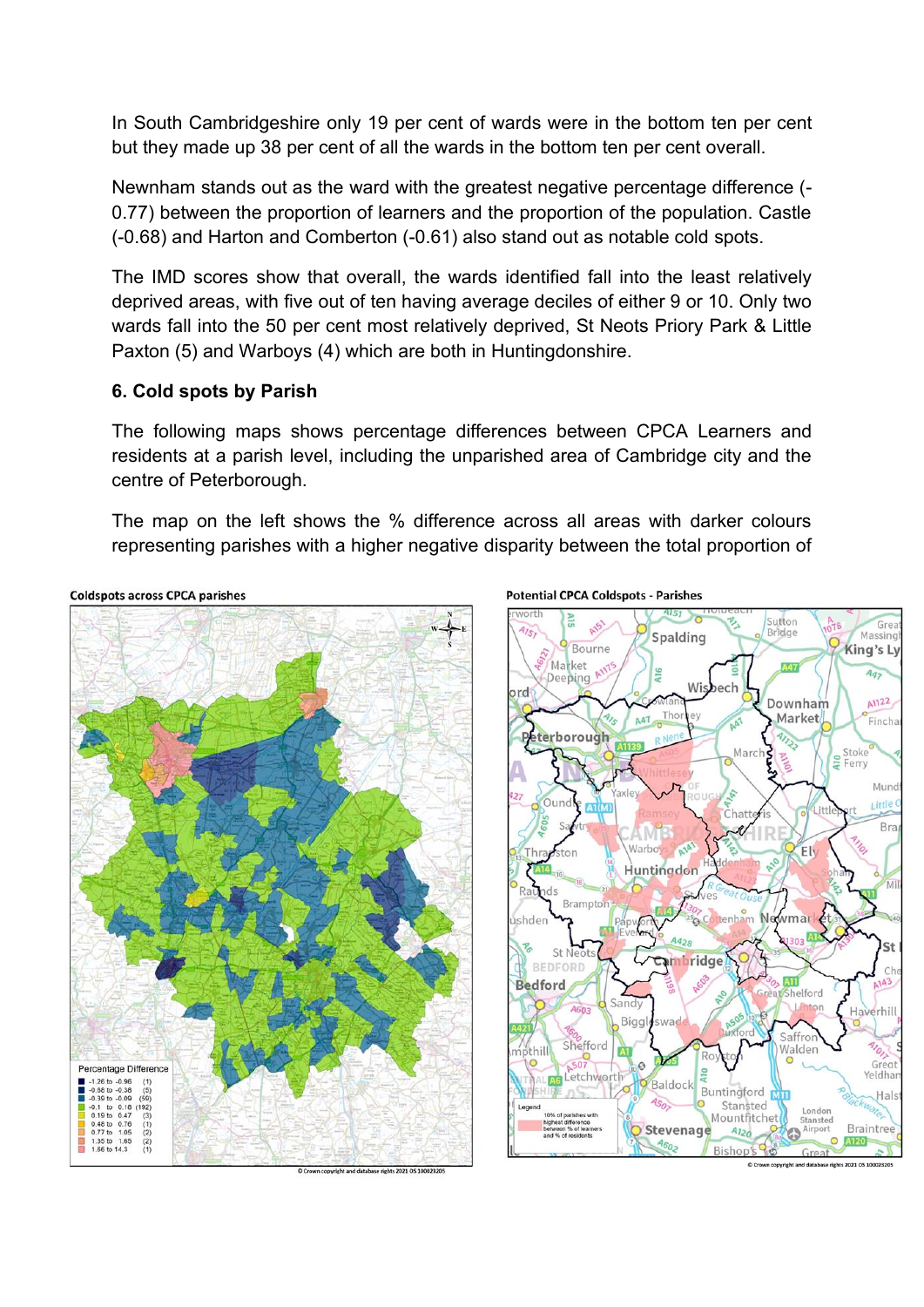Cambridgeshire and Peterborough's population against the number of learners. The map on the right highlights the 10% of parishes with the highest negative disparity between the proportion of the total population and the number of learners.

NOTE: \*The white area to the north of Cambridge is the parish of Northstowe which had no population estimate in the data source used for analysis.

The non-parished area of Peterborough (+14.3) and the parish of Wisbech (+1.64) stand out as notable potential hotspots with higher proportions of learners compared to the proportion of the total population.

The following tables show the percentage of parishes in each local authority which fall into the ten per cent of parishes with the highest negative disparity between the proportion of the population and proportion of learners and the ten parishes with the highest negative percentage differences.

| Percentage share of parishes classed as coldspots by local authority |                                             |                                   |  |  |
|----------------------------------------------------------------------|---------------------------------------------|-----------------------------------|--|--|
|                                                                      |                                             | % of Total Parishes in 10%        |  |  |
|                                                                      | % of Parishes in Local Authority in 10%     | of parishes with highest negative |  |  |
|                                                                      | of parishes with highest negative disparity | disparity between population and  |  |  |
| <b>District</b>                                                      | between population and learners             | learners in CPCA                  |  |  |
| South Cambridgeshire                                                 | 11%                                         | 41%                               |  |  |
| Huntingdonshire                                                      | 14%                                         | 41%                               |  |  |
| East Cambridgeshire                                                  | 8%                                          | 11%                               |  |  |
| Fenland                                                              | 13%                                         | 7%                                |  |  |
| Peterborough                                                         | 0%                                          | 0%                                |  |  |
| Cambridge                                                            | 0%                                          | 0%                                |  |  |

| Top 10 parishes with the greatest negative disparity<br>between proportion of total CPCA population and total number of<br><b>learners</b> |                        |              |  |  |
|--------------------------------------------------------------------------------------------------------------------------------------------|------------------------|--------------|--|--|
| <b>Parish</b>                                                                                                                              | <b>Local Authority</b> | % Difference |  |  |
| <b>St Neots</b>                                                                                                                            | Huntingdonshire        | $-1.26$      |  |  |
| St Ives                                                                                                                                    | Huntingdonshire        | $-0.67$      |  |  |
| Whittlesey                                                                                                                                 | Fenland                | $-0.54$      |  |  |
| Girton                                                                                                                                     | South Cambridgeshire   | $-0.46$      |  |  |
| Soham                                                                                                                                      | East Cambridgeshire    | $-0.45$      |  |  |
| Burwell                                                                                                                                    | East Cambridgeshire    | $-0.40$      |  |  |
| Melbourn                                                                                                                                   | South Cambridgeshire   | $-0.38$      |  |  |
| Longstanton                                                                                                                                | South Cambridgeshire   | $-0.37$      |  |  |
| Chatteris                                                                                                                                  | Fenland                | $-0.36$      |  |  |
| Bourn                                                                                                                                      | South Cambridgeshire   | $-0.35$      |  |  |

When looking at cold spots by parish, St Neots stands out as the parish with the greatest negative percentage difference (-1.26) between the proportion of learners and the population.